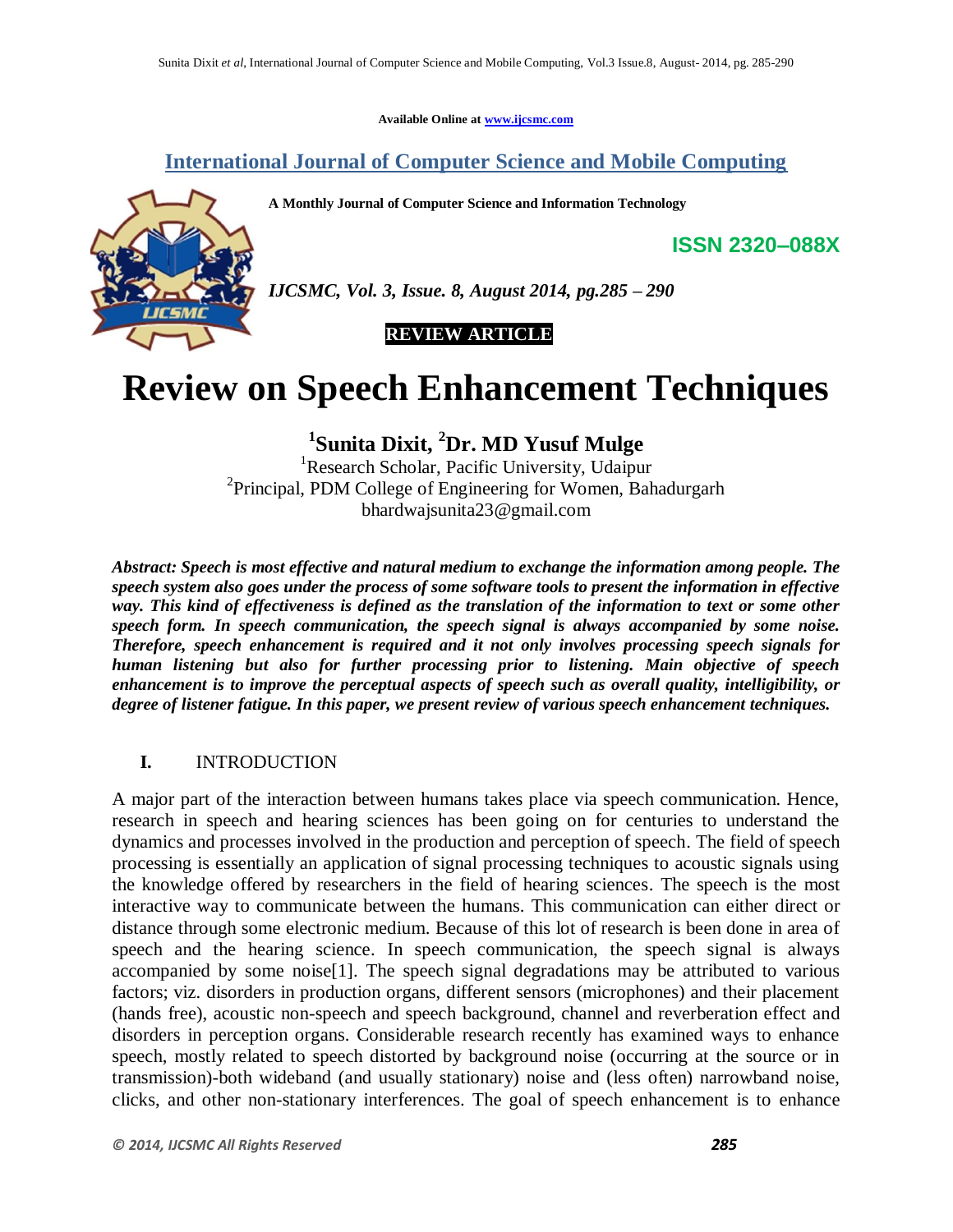quality and intelligibility. Except when inputs from multiple microphones are available (in some specially arranged cases), it has been very difficult for speech enhancement systems to improve intelligibility. Thus most speech enhancement methods raise quality, while minimizing any loss in intelligibility[2]. As observed, certain aspects of speech are more perceptually important than others. The auditory system is more sensitive to the presence than absence of energy, and tends to ignore many aspects of phase. Thus speech enhancement algorithms often focus on accurate modeling of peaks in the speech amplitude spectrum, rather than on phase relationships or on energy at weaker frequencies. Voiced speech, with its high amplitude and concentration of energy at low frequency, is more perceptually important than unvoiced speech for preserving quality. Hence, speech enhancement usually emphasizes improving the periodic portions of speech. Good representation of spectral amplitudes at harmonic frequencies and especially in the first three formant regions is paramount for high speech quality. All enhancement algorithms introduce their own distortion and care to be taken to minimize distortion.

#### **II.** SPEECH ENHANCEMENT TECHNIQUES

There are many ways to classify speech enhancement methods. It is usually difficult for a typical algorithm to be able to perform homogenously across all noise types. Therefore, usually a speech enhancement system is based on certain assumptions and constraints that are typically dependent on the application and the environment[3]. In general the performance of a speech enhancement algorithm is limited by the following factors: limitations on the number of noise sources available, making different uses of a priori information about the signal of interest and/or the corrupting signal, limitations in the time variations (non-stationary) allowed for the corrupting signal, model based limitations like the restriction of the algorithm to uncorrelated noise. The approach to speech enhancement varies considerably depending upon type of degradation.



Figure 2.1: Block diagram of speech enhancement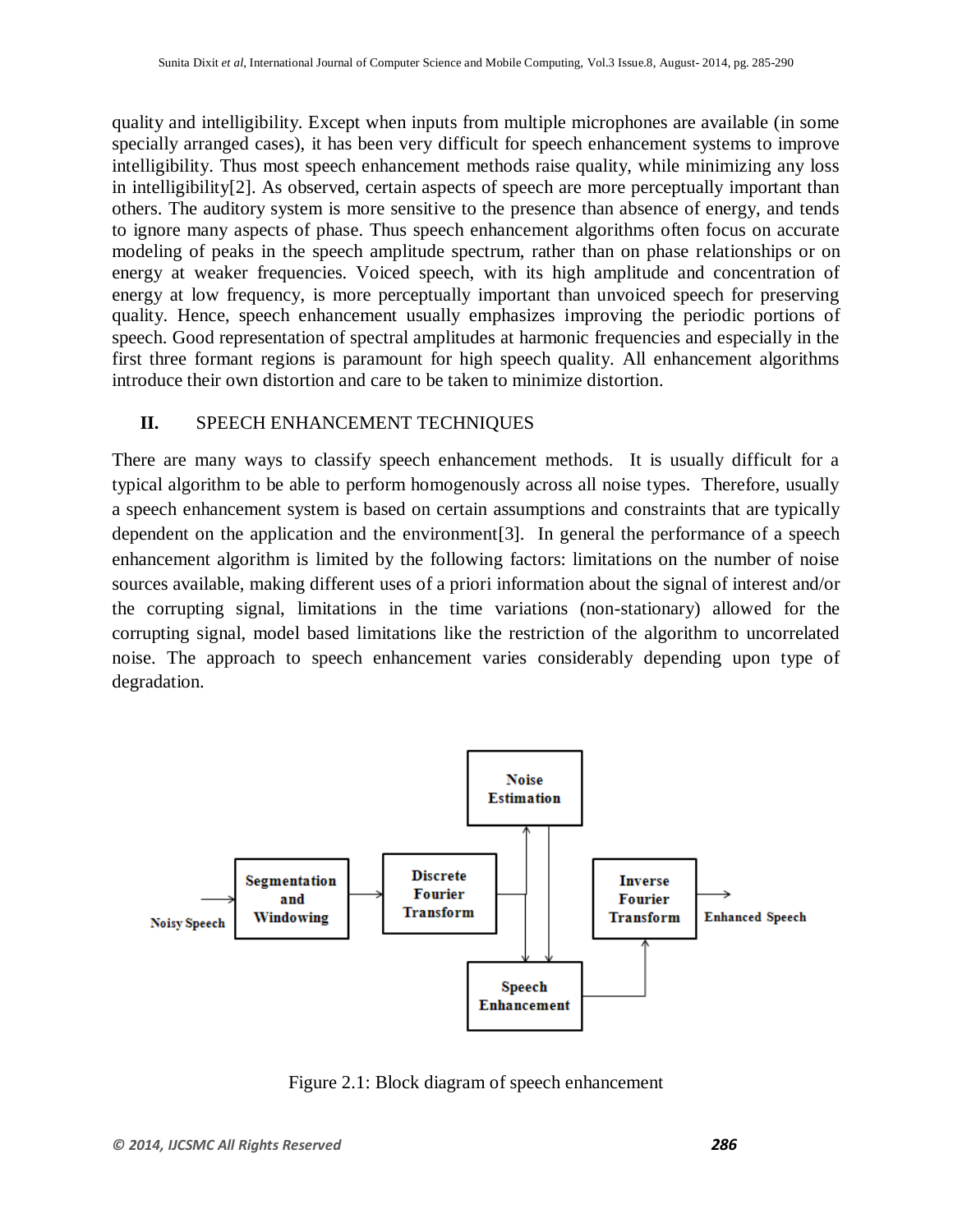Basic block diagram of speech enhancement is shown in figure.1.In this process first speech signal is segmented for 20-30ms i.e. short term Fourier transform (STFT) is taken and windowed. Hamming window is used for windowing. Then Discrete Fourier transforms (DFT) or Fast Fourier Transform (FFT) of segmented and windowed. Generally in speech enhancement Fast Fourier Transform (FFT) is used. Noisy speech signal is taken. FFT of noisy signal is then given to noise estimation block and speech enhancement block. Noise estimation block estimate the noise during the speech pauses and find the noise spectrum. In most speech enhancement algorithms, it is assumed that an estimate of the noise spectrum is available. The noise estimate can have a major impact on the quality and intelligibility of the enhanced signal[4]. If the noise estimate is too low, unwanted residual noise will be audible, if the noise estimate is too high, speech will be distorted.

Speech enhancement techniques can be divided into two basic categories:

- (i) Single channel and
- (ii) Multiple channels (array processing)

based on speech acquired from single microphone or multiple microphone sources respectively.

## **III.** SINGLE CHANNEL SPEECH ENHANCEMENT TECHNIQUES

The performance of single channel systems is usually limited because they tend to improve the quality of the noisy signal at the expense of some intelligibility loss[5]. Therefore, there is a tradeoff between quality and intelligibility. These the most common real-time scenario algorithms e.g. mobile communication, hearing aids etc. as usually a second channel is not available in most of the applications. These systems are easy to build and comparatively less expensive than the multiple input systems. They constitute one of the most difficult situations of speech enhancement, since no reference signal to the noise is available, and the clean speech cannot be preprocessed prior to being affected by the noise. Usually single channel systems make use of different statistics of speech and unwanted noise. The performance of these methods are usually limited in presence of non-stationary noise as most of the methods make an assumption that noise is stationary during speech intervals and also, the performance drastically degrades at lower signal to noise ratios.

Single-channel speech enhancement techniques are:

A. Spectral Subtraction Method: (SS)

It is very simple method and easy to implement, it based on the principle that we can obtain an estimate of the clean signal spectrum by subtracting an estimate of the noise spectrum from the noisy speech spectrum. The noise spectrum can be estimated, and updated, during the periods when the signal is absent or when only noise is present i.e. during speech pauses'. Basic assumption is noise is additive¸ its spectrum does not change with time means noise is stationary or it's slowly time varying signal¸ whose spectrum does not change significantly between the updating periods.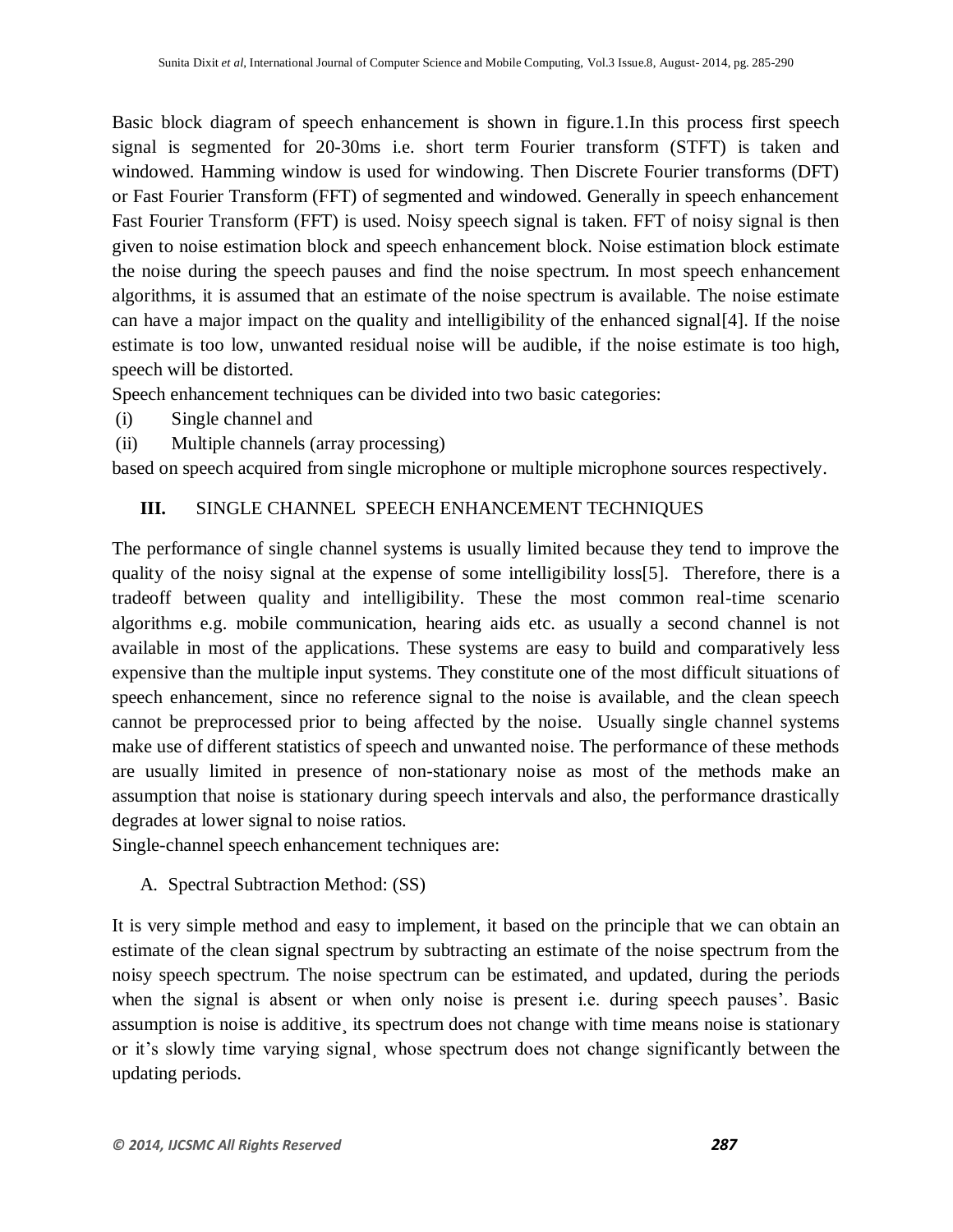#### B. Spectral Subtraction with Over subtraction Model: (SSOM)

SSOM procedure was introduced in order to compensate for the ―musical noise effect. It reduces the perception of musical noise. This Method consists of subtracting an overestimate of the noise power spectrum and presenting the resultant spectral components from going below a preset minimum spectral floor value.

## C. Non-Linear Spectral Subtraction: (NSS)

NSS is based on combining two different ideas: i) The use of an extended noise and an over subtraction model ii) Non-linear implementation of the subtraction process, taking into account that the subtraction process must depend on the SNR of the frame, in order to apply less subtraction with high SNRs and vice versa[6]. It gives modification in Spectral Subtraction method by making over subtraction factor  $(\alpha)$  frequency dependent and subtraction process nonlinear. Assumption for NSS is that noise does not affect all spectral component equally. Certain type of noise may affect the low frequency region of spectrum more than high frequency region. NSS suggests the use of a frequency dependent subtraction factor for the different types of noise. Due to the frequency dependent subtraction factor process becomes nonlinear. In NSS larger values are subtracted at frequencies with low SNR level and smaller values are subtracted at frequencies with high SNR level.

## **IV.** MULTI-CHANNEL ENHANCEMENT TECHNIQUES

These systems take advantage of the availability of multiple signal inputs to the system and make use of the noise reference in an adaptive noise cancellation device, the use of phase alignment to reject undesired noise components, or even the use of phase alignment and noise cancellation stages into a combined scheme. By taking into account the spatial properties of the signal and the noise source, the limitations inherent to one-channel systems, particularly non-stationary of noises can be better addressed[7]. These systems tend to be more complex. Multi-channel enhancement techniques are:

## A. Adaptive Noise Cancellation

Adaptive noise cancellation is a powerful speech enhancement technique [8] based in the availability of an auxiliary channel, known as reference path, where a correlated sample or reference of the contaminating noise is present. This reference input will be filtered following an adaptive algorithm, in order to subtract the output of this filtering process from the main path, where noisy speech is present. The *adaptive noise cancellation* (ANC) cancels the primary unwanted noise  $r(n)$  by introducing a canceling anti-noise of equal amplitude but opposite phase using a reference signal. This reference signal is derived from one or more sensors located at points near the noise and interference sources where the interest signal is weak or undetectable.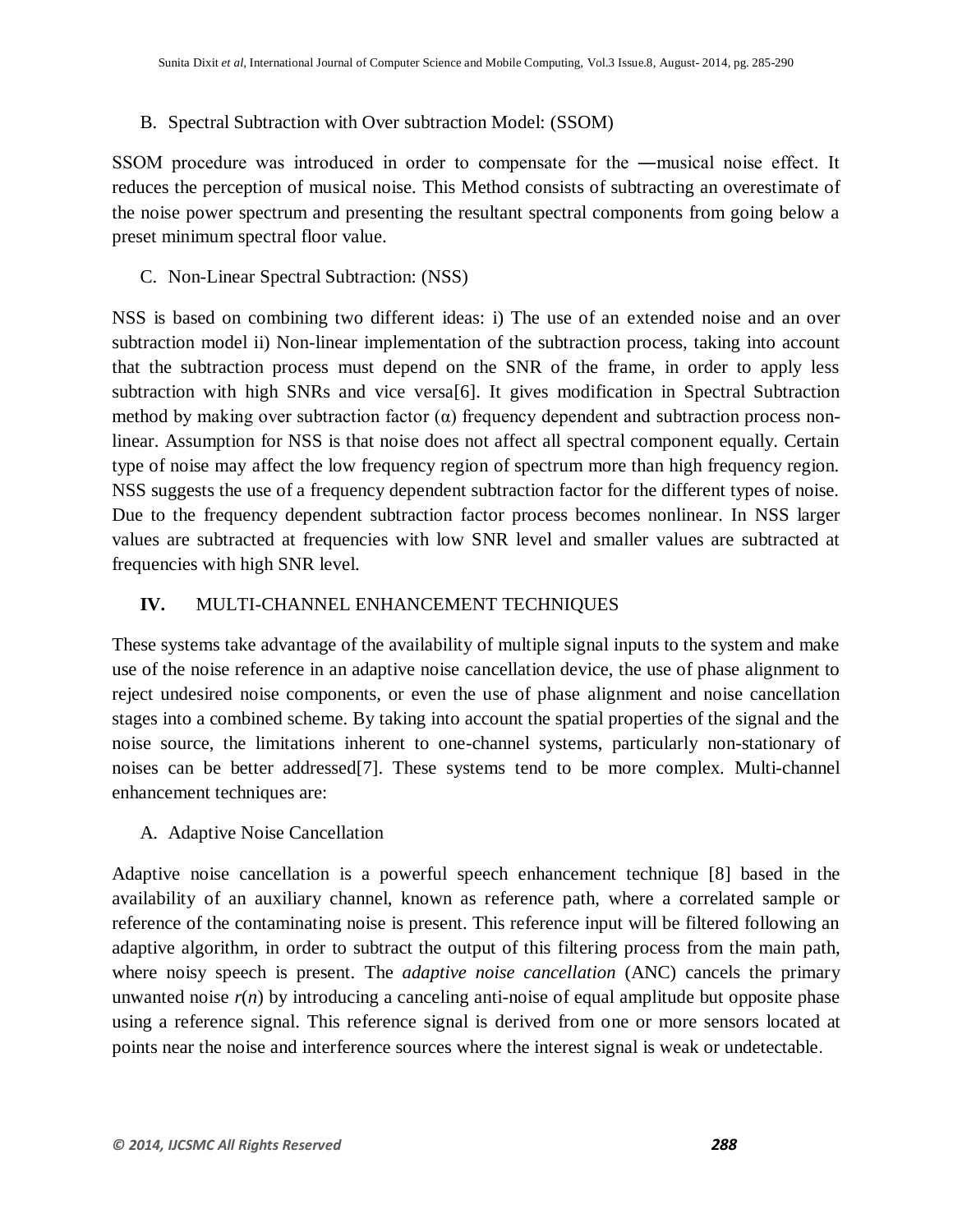#### B. Multisensor Beamforming

*Beamforming* is a multiple-input and single-output (MISO) application and consists of multichannel advanced multidimensional (space-time domain) filtering techniques that enhance the desired signal as well as suppress the noise signal. In beamforming, two or more microphones are arranged in an array of some geometric shape. A *beamformer* is then used to filter the sensor outputs and amplifies or attenuates the signals depending on their *direction of arrival* (DOA). The underlying idea of this scheme is based on the assumption that the contribution of the reflexions is small, and that we know the direction of arrival of the desired signal. Then, through a correct alignment of the phase function in each sensor, the desired signal can be enhanced, rejecting all the noisy components not aligned in phase.

#### **V.** CONCLUSION

Speech enhancement aims to improve speech quality by using various algorithms. Speech enhancement not only involves processing speech signals for human listening but also for further processing prior to listening. Main objective of speech enhancement is to improve the perceptual aspects of speech such as overall quality, intelligibility, or degree of listener fatigue. In this paper we have presented a review of various speech enhancement techniques by classifying them into two main categories- single-channel speech enhancement methods and multi-channel speech enhancement methods.

#### **REFERENCES**

- [1] Yi Hu and Philipos C. Loizou, "Subjective comparison and evaluation of speech enhancement algorithms" IEEE Trans.Speech Audio Proc.2007:49(7): 588–601.
- [2] Kim W, Kang S, and ko H.(2000) "Spectral subtraction Based on phonetic dependency and masking effects" IEEE Proc.vision image signal process, 147(5),pp423-427
- [3] Phillips C Loizou "Speech enhancement theory & practice" 1st ed. Boca Raton, FL.: CRC, 2007. Releases Taylor Francis.
- [4] S.F. Boll, "Suppression of acoustic noise in speech using spectral subtraction", *IEEE Transactions on Acoustics, Speech and Signal Processing*, Vol. 27, No. 2, pp. 113-120, 1979.
- [5] Yariv Ephraim, Hanoch Lev-Ari and William J.J. Roberts "A Brief Survey of Speech Enhancement" *IEEE Sig. Proc. Let*., vol. 10,pp. 104-106, April 2003 s.
- [6] Yoon. B-Y.; Tashev, I. & Acero, A. (2007) Robust Adaptive Beamforming Algorithm Using Instantaneous Direction Of Arrival With Enhanced Noise Suppression Capability. *IEEE International Conference on Acoustics, Speech and Signal Processing* 1:I-133–I-136.
- [7] Reddy, D.R, "Speech recognition by machine: A review", Proceedings of IEEE (Volume: 64, Issue: 4) ISSN: 0018-9219.